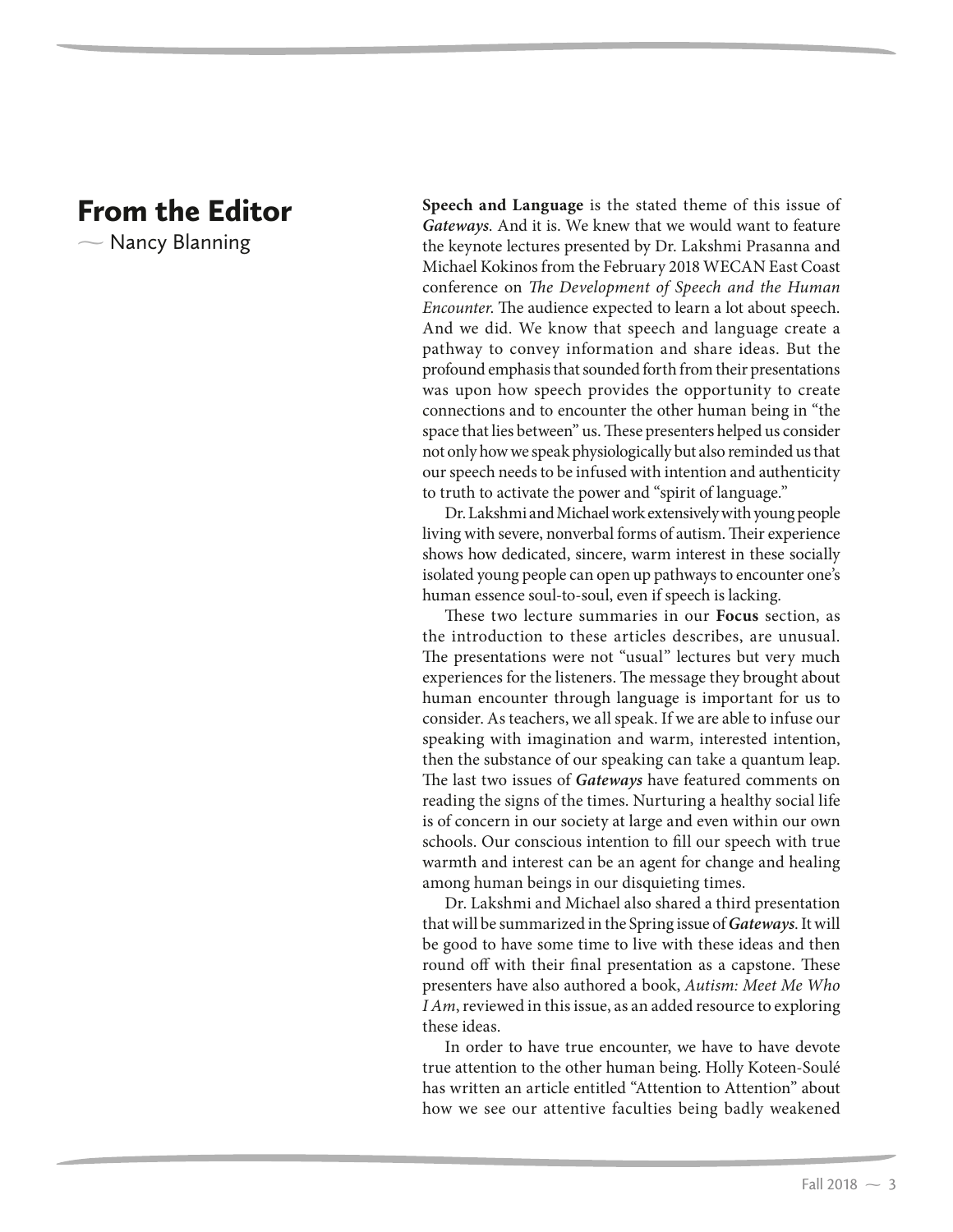in our technological age with so many distractions. This study is a thorough research article, too long to print in its entirety in one issue. The major part of this essay appears here, describing the situation we are observing with children. The concluding part, which describes more of how we can respond to this concern, will be published in the Spring 2019 issue.

But all is not bleak! We are delighted to share an extract from a research project done by Rie Seo as her concluding project for her early

childhood teacher training at Sunbridge Institute. Rie was both fascinated and challenged by how she could bring more imagination and pictorial quality to speaking with her students. What began as kind of a practical question expanded into a deeply thoughtful exploration of language and of speaking imaginatively to the child's will. She describes how her questions and research have begun a journey for her that is far from finished. She guides us through her experience and shares insights into how we can all develop our own pictorial speaking which invites the child to "do" without command or coercion. To my thinking, this is a very important article.

**For the Classroom** brings us back to language and speaking in our classrooms every day. Stories are prominent ways to share and explore language and speaking. These are very dear to our hearts and practice as Waldorf early childhood educators. Trice Atchison has offered a wonderful description of "Slow Puppetry." She noticed that our societal "Hurry up! Keep it moving!" mentality had crept into puppetry presentations. She chronicles reawakening to the power of quiet, serene, unhurried presentation in puppetry that did not bore but which supported a

*What began as kind of a practical question expanded into a deeply thoughtful exploration of language and of speaking imaginatively to the child's will.*

healthy breathing interlude for the children—and the puppeteers. This article confirms that what we know to be true for children in slowing down the world is perhaps more essential than ever.

Words with really interesting sounds catch children's attention. Rose Maynard of the Calgary Waldorf School shares her version of "The Turnip," employing Russian names for all the characters. The sounds of the names are tantalizing to the ear. The challenge to speak these complicated, multisyllable

names is also almost irresistible to the six-year-olds who are sure they know everything and can say anything. The way she has dramatized this story as a circle time or "acting out" for story time is delightful. Enjoy!

Michael Kokinos featured the Ellersiek handgesture game, "Snailyman," in a most impressive story. We wanted to make sure that you all have access to this game for your classrooms. This simple, almost nonsensical rhyme holds archetypal images of inner and outer, going out and then coming back in. What this game—accompanied by the teacher's sincere, committed interest to this child—opened up for a young, nonverbal girl with autism was miraculous. This is shared to remind us that what may just seem simple and sweet can hold archetypal power that we may have fallen asleep to.

And in the "just for fun" category, a short Valentine's Day Circle is shared. This yearly celebration can be challenging to acknowledge in a non-sentimental way. This circle was inspired by a visit on Valentine's Day some years ago to the Green Meadow Waldorf School kindergarten class of Lyn Barton, who is now helping our work from the spiritual world. She announced that this day is "the